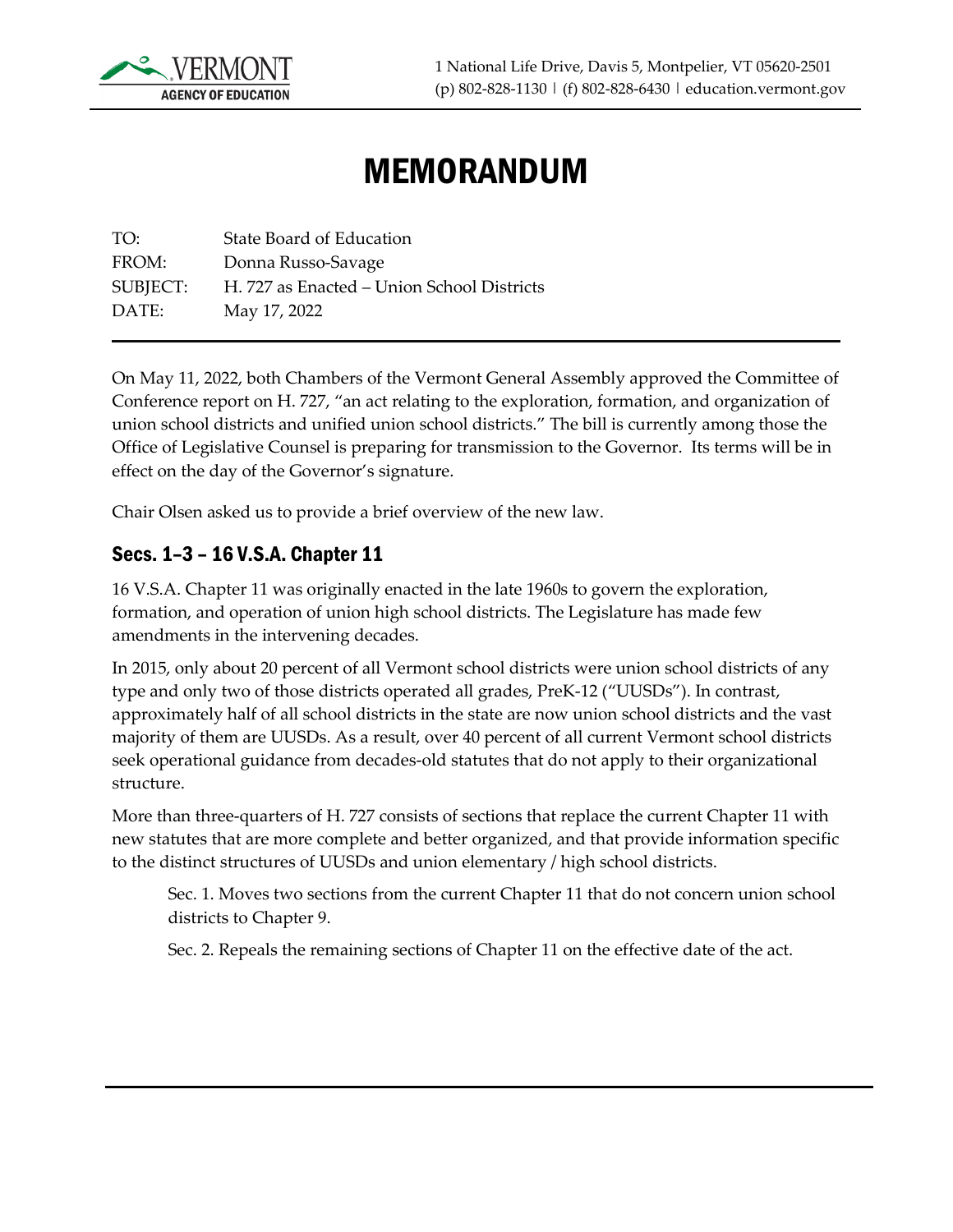Sec. 3. Inserts a new "Chapter 11. Union School Districts" into Title 16, organized as follows:

Subchapter 1. General Provisions [§§ 701-703] Subchapter 2. Exploration, Formation, and Organization Article 1. Process [§§ 706-715] Article 2. Transition to Full Operations [§§ 716-719] Article 3. Changes in Union District Membership and Other Amendments to Articles of Agreement [§§ 721-725] Subchapter 3. Unified Union School Districts Article 1. UUSDs – Boards and Board Members [§§ 729-733] Article 2. UUSDs – Officers, Annual Meetings, & Special Meetings [§§ 735-743] Subchapter 4. Union Elementary School Districts & Union High School Districts [§ 745] Article 1. UE/HSDs – Boards and Board Members [§§ 747-751] Article 2. UE/HSDs – Officers, Annual Meetings, & Special Meetings [§§ 753-760] Subchapter 5. Districts Formed Pursuant to Prior Laws [§§ 763-764]

The new Chapter 11 provides additional detail without substantially changing current law and practice, with the following exceptions:

# *§§ 724 (UUSD) and 725 (UE/HSD) – withdrawal from a union school district*

The new process governing withdrawal from a UUSD can be summarized as follows:

Subsection (b) – Voters wishing to withdraw from a UUSD and create an independent town school district for all grades, PreK-12, submit to the UUSD Board petitions signed by at least five percent of the voters of each member town. The petitions name three individuals residing in the petitioning town who will serve on a withdrawal study committee. Within 30 days of receipt, the UUSD Board recognizes the study committee as a public body subject to open meeting laws, etc., and appoints a liaison subcommittee from among the UUSD board members.

Subsection  $(c)$  – The withdrawal study committee evaluates the strengths and weakness of the current unified system and the educational and financial advantages and disadvantages of withdrawing or not withdrawing on the students and taxpayers residing in the petitioning town and in the other towns. It also considers the potential source of SU services (e.g., special education, transportation, business).

Subsection (d) – If the analysis leads the withdrawal study committee to propose withdrawal, then the committee prepares a report outlining its analysis, its proposed financial terms of withdrawal, and its plan to transition from membership in a UUSD to operation of an independent school district.

Subdivisions  $(e)(1)-(2)$  – The Secretary of Education reviews the report and any report offered by the UUSD liaison subcommittee, and transmits the report(s) together with a recommendation to the State Board. The State Board considers the submissions, provides the study committee and liaison subcommittee an opportunity to be heard, and may ask for additional investigation and amendments to the report.

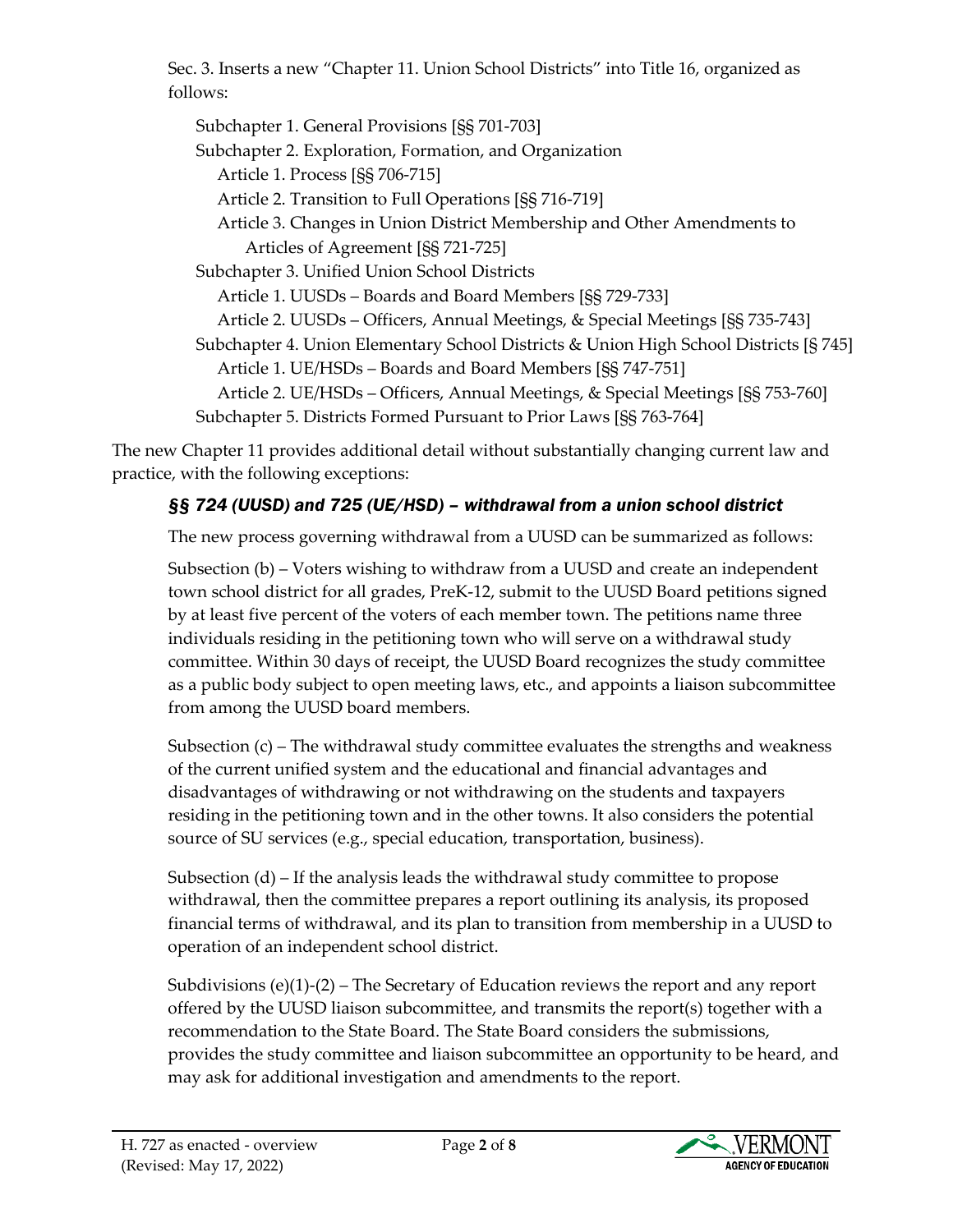Subdivision (e)(3) – The State Board issues an advisory opinion regarding whether withdrawal is in the best interests of the State, the region, the students, and the school districts and whether it aligns with the educational and policy goals set out in the (new) § 701. Regardless of whether the opinion contains a positive or negative recommendation, the State Board provides a preliminary assessment of the most feasible options for the provision of SU services if the voters approve withdrawal.

Subdivision  $(f)(1)$  – If the State Board issues a positive advisory opinion, then the voters in each town within the UUSD, including the petitioning town, vote on the same day. Withdrawal is approved only if the vote is in the affirmative in each town.

Subdivision  $(f)(2)$  – If the State Board issues a negative advisory opinion, then the voters in the petitioning town vote whether to approve withdrawal. If in the affirmative, then the voters in each of the other towns in the UUSD vote whether to ratify withdrawal. Withdrawal is approved only if the vote is in the affirmative in each town.

Subsection  $(g)$  – On the day they vote whether to withdraw, the voters residing in the petitioning town elect individuals to serve on the school board if withdrawal is approved.

Subsection (h) – If the voters approve withdrawal, then the State Board makes certain declarations to enable the new district to perform the transitional duties necessary to assume full responsibility for the education of resident students. The Board also determines or sets a schedule to determine how the new district will obtain SU services.

Subsection (i) – The Secretary of State certifies the change in membership of the UUSD.

Subsection (j) – Voters cannot access the withdrawal process during the first year of a newly-formed or newly-adjusted UUSD's existence. If an action to withdraw is unsuccessful, then the voters must wait two years before initiating a new action to withdraw.

The process is identical in both § 724 and § 725, and differs only where necessary to address the uniquely different structures of a UUSD and a UE/HSD. Both are drafted so that they apply both to voter-created union school districts and to those created by the State Board.

# *§ 741 – votes counted within 24 hours after the polls close and other provisions § 742– commingling ballots before counting*

For all types of voting within a UUSD, the ballots are commingled before counting except if (i) Vermont law explicitly permits or requires a different method; (ii) the ballots were cast to elect board members under the "proportional to town population" model of representation (where votes are cast solely in the candidate's town of residence so there are no ballots to commingle); or (iii) articles of agreement initially approved by voters by July 1, 2019 explicitly direct that votes are counted in each town before the total votes are calculated. The time within which votes may be counted is extended to 24 hours after polls close and the UUSD clerk has the authority to appoint board members who are not on the ballot to aid in the counting.

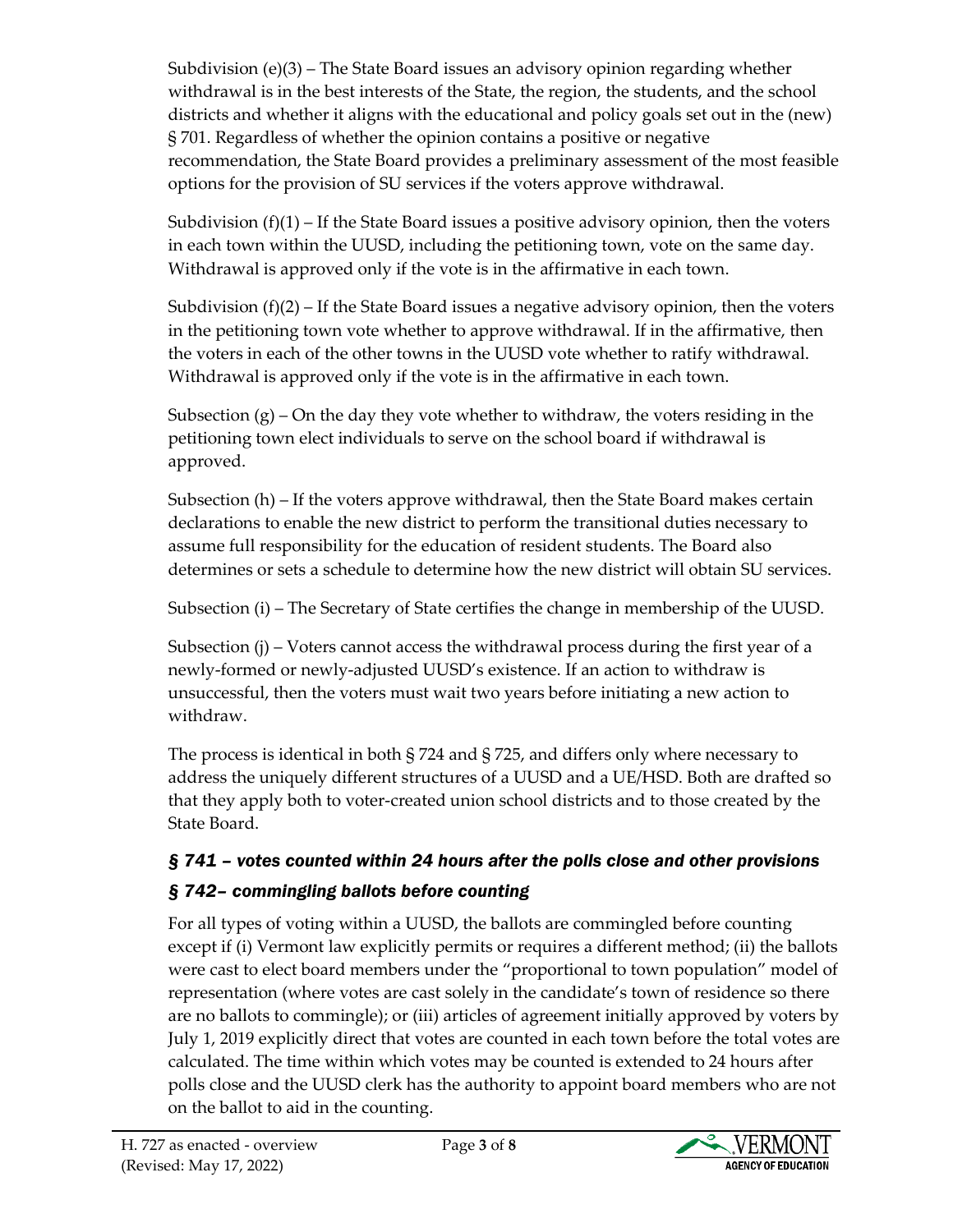## Secs. 4-7 – Ongoing Withdrawal Actions

The Legislature enacted session law applicable to each of the four towns that have taken any step towards withdrawal under the pre-H. 727 version of § 724 ("former § 724") and that have proposed operational dates of July 1, 2023 or after. The Legislature did not require these towns to begin the process anew under the newly enacted § 724, but rather requires that each town provides a status report regarding its ability to satisfy the sole criterion of the former § 724 and that the State Board issues an advisory opinion regarding the new district's ability to be fully operational on the effective date. In addition, Sections 4, 6, and 7 provide the towns an opportunity to postpone the operational date (and thus the dates of reporting and review). Finally, the sections grant the towns an "off-ramp" that simplifies the process to rejoin the UUSD if they decide not to become operational as a separate town school district.<sup>[1](#page-3-0)</sup>

The sections share common elements and process points, but they differ in order to accommodate each town's unique circumstances. The information below sets out the basic timeline and elements of each section separately despite the similarity.

Although the session law itself does not explicitly name the towns, the legislators regularly identified the town to which they intended each section to apply. Accordingly, the towns are identified below.

#### *Sec. 4. [Ripton]*

- July 1, 2022 The Ripton School Board votes whether to maintain the 2023 operational date or postpone it to 2024 and notifies the State Board of its decision
- On or before the July 2022 *or* 2023 State Board meeting, depending on the decision regarding the operational date – The Ripton School Board submits a written status report to the State Board regarding the actions it has taken and will take in order to assume full responsibility on its chosen operational date
- [Date not specified, but as a practical matter no later than its August meeting] The State Board reviews the report, offers the parties an opportunity to be heard, and issues a written advisory opinion regarding whether the Ripton School District will be prepared to assume full responsibility on its chosen operational date
- If the State Board deems preparedness to be **un**likely, then the Ripton School Board:
	- o Posts the State Board's advisory opinion on its website
	- o Schedules the content for public discussion at a regular or special meeting
	- o Either continues to take all actions necessary to proceed or, on its own motion or at the request of five percent of the voters, warns a vote of the electorate to ask the State Board to reverse its withdrawal declaration
		- The vote must occur by October 1 preceding the operational date



<span id="page-3-0"></span><sup>1</sup> Without the "off-ramp," the withdrawing town could again become a member of the UUSD only if, after analysis, the voters in the withdrawing town and, subsequently, the voters in each of the other towns in the UUSD voted independently in favor of a proposal to add the town to the UUSD (16 V.S.A. § 721).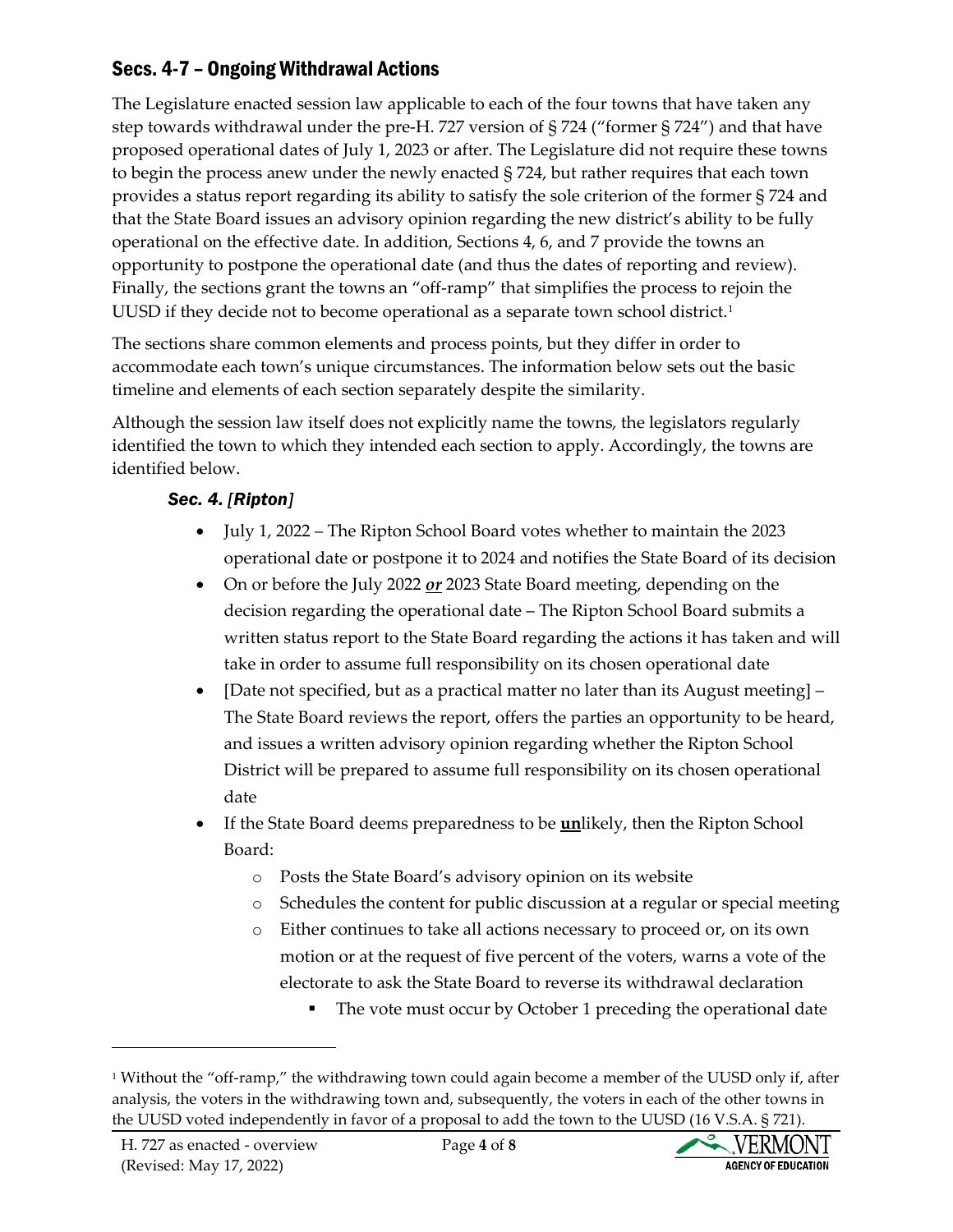If the voters approve the question, then the State Board reverses its earlier declarations and Ripton remains within the UUSD

### *Sec. 5. [Stowe]*

- Sec. 5 states that, for purposes of the section and notwithstanding any other provision of law to the contrary, Stowe (which is a State Board-created UUSD) may proceed pursuant to the former § 724
- On or before September 2022 State Board meeting The self-selected representatives of Stowe and the UUSD Board submit (i) a report explaining how the current plan of withdrawal conforms to or differs from the "alternative governance proposal" submitted in 2018 and (ii) a plan, with a timeline, detailing the actions they have taken and will take in order to assume full responsibility on the chosen operational date
- The State Board reviews the report, offers the parties an opportunity to be heard, and issues a written advisory opinion regarding the district's and SU's preparedness to assume full responsibility on the operational date
- Regardless of whether it deems preparedness to be likely or unlikely, the State Board makes certain declarations necessary under the former § 724 to create the new district and enable it to perform transitional duties to assume full responsibility for the education of resident students, including:
	- o Election of board members for the new district
	- o Negotiation of the financial terms of withdrawal by the new district's board and the UUSD Board per the former § 724
	- o Approval, per the former § 724, of the negotiated terms of withdrawal by the voters in the remaining towns
	- o Preparation by the new district's board of a proposed budget for the first operational year
	- o Approval of the proposed budget by the new district's voters
- If the State Board determines that preparedness is **un**likely, then the new Stowe School Board:
	- o Posts the State Board's advisory opinion on its website
	- o Schedules the content for public discussion at a regular or special meeting
	- o Either continues to take all actions necessary to proceed or, on its own motion or at the request of five percent of the voters, warns a vote of the electorate to ask the State Board to reverse its withdrawal declaration – the same "off-ramp" as described in Sec.4
		- If the voters approve the question, then the State Board reverses its earlier declarations and Stowe remains within the UUSD

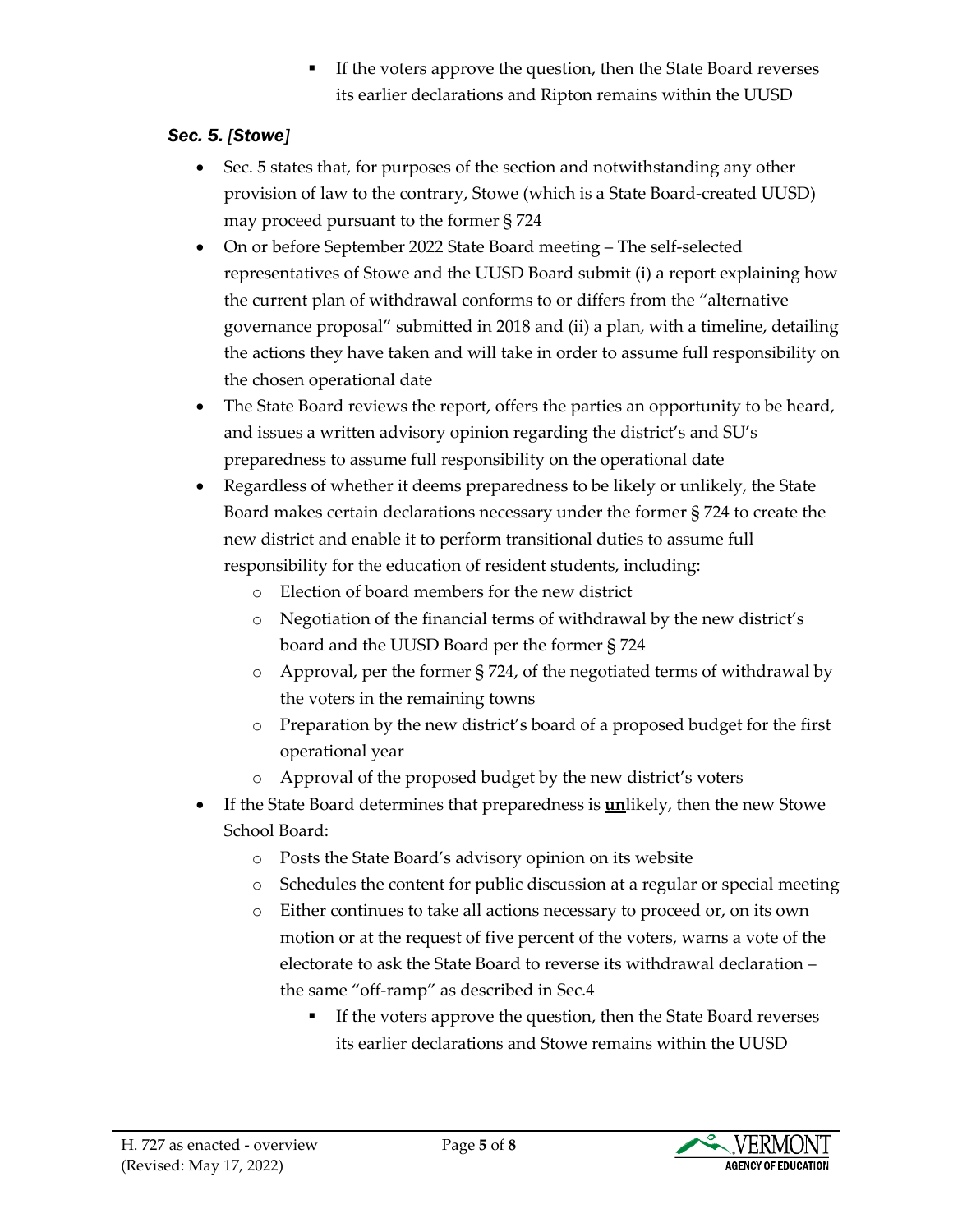#### *Sec. 6. [Lincoln]*

- July 1, 2022 The self-selected representatives of Lincoln vote whether to maintain the proposed operational date or postpone it by one year, and notify the State Board of the decision
- On or before the July 2022 *or* 2023 State Board meeting, depending on the decision regarding the operational date – The self-selected representatives submit a written report to the State Board regarding the analysis they have performed and the actions they / the future board have taken and will take to enable a new Lincoln School District to assume full responsibility on the chosen operational date
- September 1, 2022 *or* 2023 The State Board reviews the submissions, offers the parties an opportunity to be heard, and issues a written advisory opinion regarding whether a new Lincoln School District will be prepared to assume full responsibility on the chosen operational date
- Regardless of whether it deems preparedness to be likely or unlikely, the State Board makes certain declarations necessary under the former § 724 to create the new district and enable it to perform transitional duties to assume full responsibility for the education of resident students, including:
	- o Election of board members for the new district
	- o Negotiation of the financial terms of withdrawal by the new district's board and the UUSD board per the former § 724
	- o Approval, per the former § 724, of the negotiated terms of withdrawal by the voters in the remaining towns
	- o Preparation by the new district's board of a proposed budget for the first operational year
	- o Approval of the proposed budget by the new district's voters
- If the State Board determines that preparedness is **un**likely, then the board of the new school district:
	- o Posts the State Board's advisory opinion on its website
	- o Schedules the content for public discussion at a regular or special meeting
	- o Either continues to take all actions necessary to proceed or, on its own motion or at the request of five percent of the voters, warns a vote of the electorate to ask the State Board to reverse its withdrawal declaration – the same "off-ramp" as described in Sec.4
		- If the voters approve the question, then the State Board reverses its earlier declarations and Lincoln remains within the UUSD

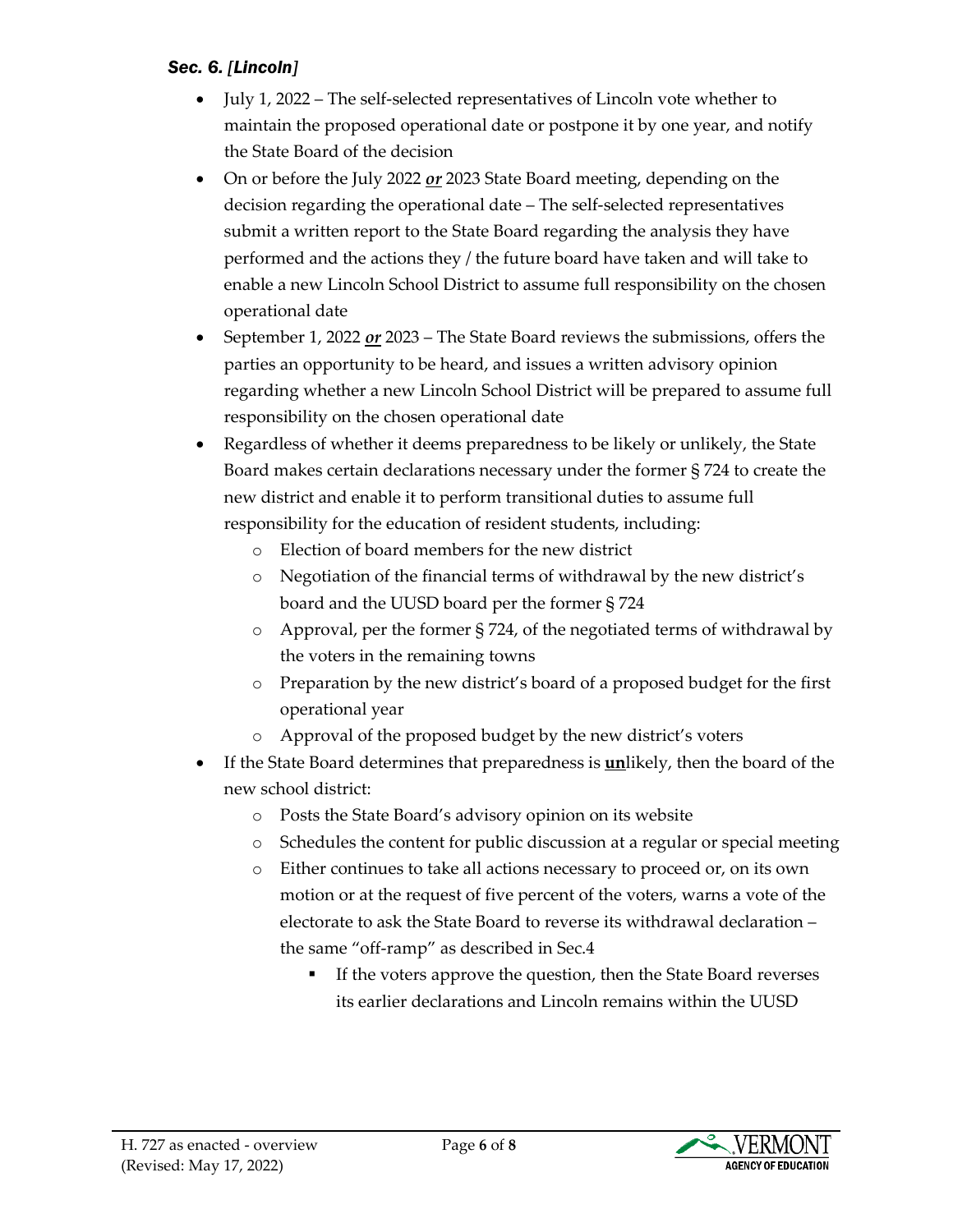#### *Sec. 7. [Starksboro]*

- Background UUSD voters residing in Starksboro voted on May 10 to withdraw from the UUSD pursuant to the former § 724, and the vote will be final upon expiration of the 30-day reconsideration period
- Within 90 days<sup>2</sup> after town clerks receive notice that the Starksboro vote is final -The UUSD voters in the other towns vote whether to ratify Starksboro's withdrawal [3](#page-6-1)
- Within 30 days after the ratification votes are final The self-selected representatives of Starksboro vote whether to have the State Board review the proposal in 2022 or in 2023, and notify the State Board of the decision and the proposed operational date
- The State Board, in consultation with the self-selected representatives, determines the date of State Board review
- Before the identified date of State Board review The self-selected representatives submit a written report to the State Board regarding the analysis they have performed and the actions they / the future board have taken and will take to enable a new Starksboro School District to assume full responsibility on the chosen operational date
- Within 90 days of the identified date of State Board review The State Board reviews the submissions, offers the parties an opportunity to be heard, and issues a written advisory opinion regarding whether a new Starksboro School District will be prepared to assume full responsibility on the chosen operational date
- Regardless of whether it deems preparedness to be likely or unlikely, the State Board makes certain declarations necessary under § 724 to create the new district and enable it to perform transitional duties to assume full responsibility for the education of resident students, including:
	- o Election of board members for the new district
	- o Negotiation of the financial terms of withdrawal by the new district's board and the UUSD board per the former § 724
	- o Approval, per the former § 724, of the negotiated terms of withdrawal by the voters in the remaining towns
	- o Preparation by the new district's board of a proposed budget for the first operational year
	- o Approval of the proposed budget by the new district's voters
- If the State Board determines that preparedness is **un**likely, then the board of the new school district:



<span id="page-6-0"></span><sup>2</sup> The former § 724 does not establish a deadline by which the voters in the other towns must hold the ratification vote.

<span id="page-6-1"></span><sup>&</sup>lt;sup>3</sup> Per the former § 724, withdrawal proceeds only if the voters in each town approve it.